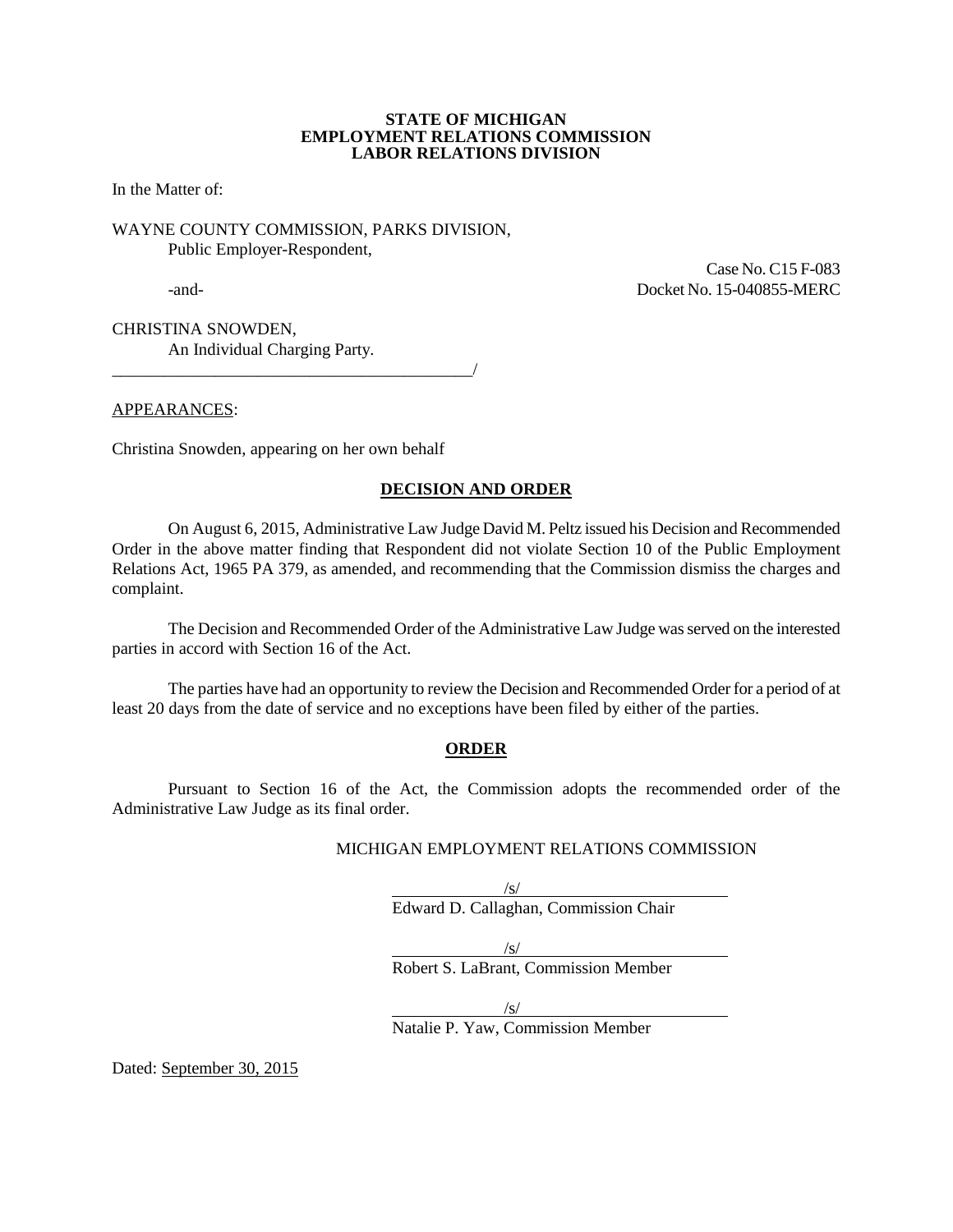## **STATE OF MICHIGAN MICHIGAN ADMINISTRATIVE HEARING SYSTEM EMPLOYMENT RELATIONS COMMISSION**

In the Matter of:

## WAYNE COUNTY COMMISSION, PARKS DIVISION, Docket No. 15-040855-MERC Respondent-Public Employer,

Case No. C15 F-083

-and-

CHRISTINA SNOWDEN, An Individual Charging Party.

### APPEARANCES:

 $\overline{a}$ 

Christina Snowden, appearing on her own behalf

\_\_\_\_\_\_\_\_\_\_\_\_\_\_\_\_\_\_\_\_\_\_\_\_\_\_\_\_\_\_\_\_\_\_\_\_\_\_\_\_\_\_/

## **DECISION AND RECOMMENDED ORDER OF ADMINISTRATIVE LAW JUDGE ON SUMMARY DISPOSITION**

This case arises from an unfair labor practice charge filed on June 22, 2015, by Christina Snowden against her Employer, Wayne County Commission, Parks Division. Pursuant to Sections 10 and 16 of the Public Employment Relations Act (PERA), 1965 PA 379, as amended, MCL 423.210 and 423.216, the charge was assigned to David M. Peltz, Administrative Law Judge (ALJ) of the Michigan Administrative Hearing System (MAHS), acting on behalf of the Michigan Employment Relations Commission (MERC).

The charge alleges that the Wayne County Commission, Parks Division, violated PERA by terminating Snowden without cause and without the presence of a Union representative. In an order issued on June 30, 2015, I directed Charging Party to show cause why the charge against the Employer should not be dismissed for failure to state a claim upon which relief could be granted under PERA.[1](#page-1-0) Snowden's response was due in a Commission office by the close of business on July 21, 2015. To date, no response has been received, nor has Charging Party requested an extension of time in which to file such a response.

<span id="page-1-0"></span><sup>1</sup> Snowden also filed a charge against her labor organization, AFSCME Local 101 (Case No. CU15 F-020; Docket No. 15-040856-MERC). On June 30, 2015, I issued an order directing AFSCME to file a position statement addressing the allegations set forth by Snowden against the Union. The Union failed to respond to that order and, as a result, that matter will proceed to an evidentiary hearing. However, because I am recommending dismissal of Snowden's charge against the Wayne County Commission, Parks Division, I cannot order any remedy with respect to the Employer, including reinstatement of employment.